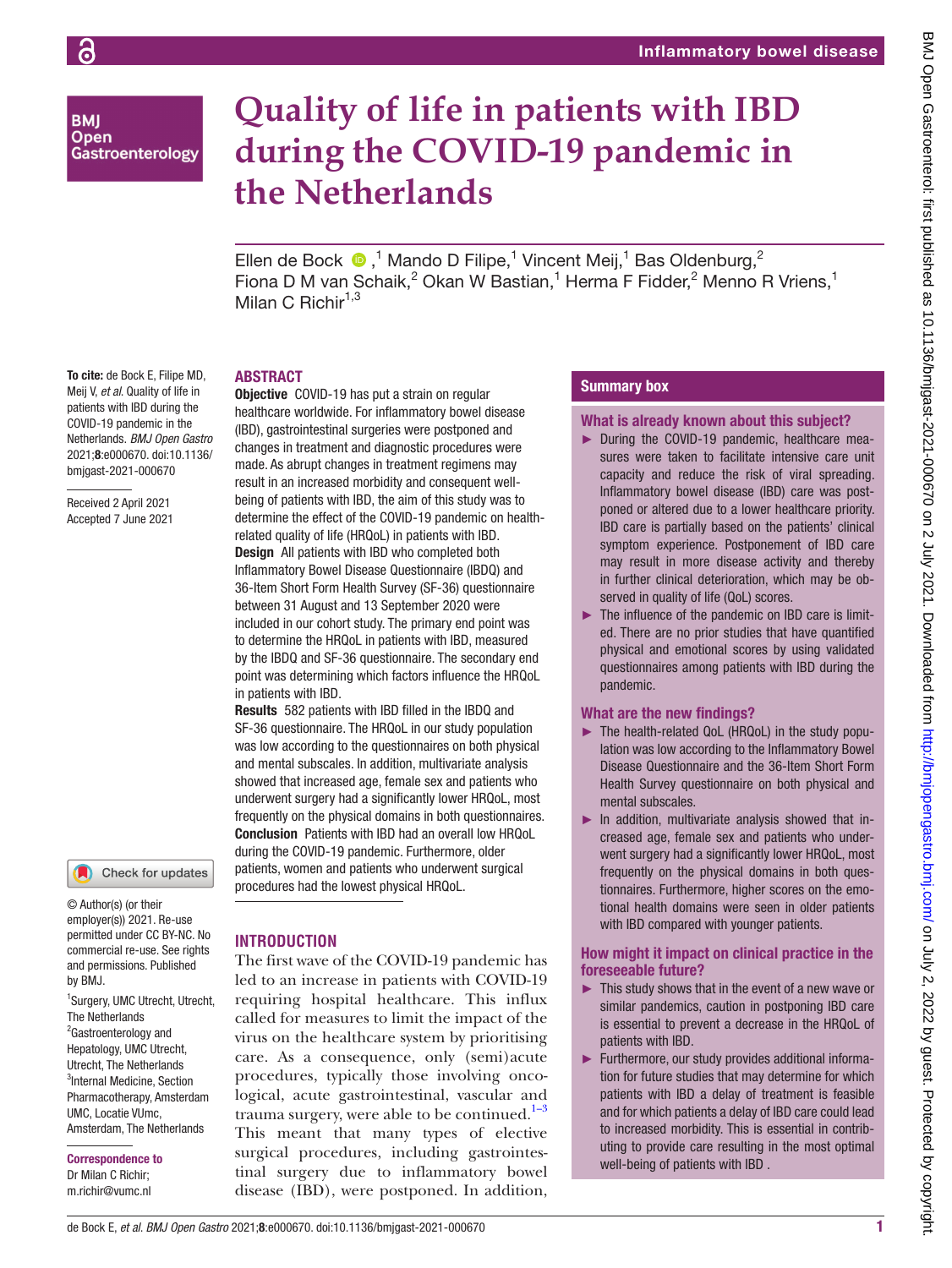changes in medical treatment and diagnostic procedures for patients with IBD were made. $\frac{4-10}{10}$  Therefore, non-urgent care, including treatment of patients with IBD, has a lower healthcare priority. Furthermore, basic measures were taken in the Netherlands to reduce the spread of COVID-19, including the advice to stay at home if possible and to limit the number of social contacts. $\frac{11}{11}$ 

IBD is a chronic and multifactorial disease comprising ulcerative colitis (UC) and Crohn's disease (CD) and has an increasing prevalence around the world. $12$  Treatment of IBD symptoms as a result of inflammatory activity consists of immunosuppressive medication, combined with a possible surgical procedure.<sup>[13](#page-6-2)</sup> Most patients requiring surgery are facing inadequate control of IBD-specific symptoms, experiencing intolerable side effects or presenting with complications of the disease such as intestinal bowel obstruction, fistula, perforations or stenosis. $13-15$  Symptom monitoring remains one of the key components of the disease course in patients with IBD.<sup>[13 16](#page-6-2)</sup> Therefore, to objectify the disease course in patients with IBD, their health-related quality of life (HRQoL) is measured. Treatment of patients with IBD requires a complex and multidisciplinary approach, and abrupt changes in treatment regimens and options may result in an increased morbidity and consequent wellbeing of patients with IBD. Therefore, the aim of this study is to determine the HRQoL during the COVID-19 pandemic in patients with IBD in the Netherlands.

#### **MATERIALS AND METHODS Study design and patient selection**

This study consisted of a self-administered single-point survey, in which details on demographics, IBD medication and the physical and emotional impact of the COVID-19 lockdown period were collected. The survey was distributed electronically to all panel members registered in the national database of the Dutch Crohn's and Colitis Association. This panel consisted of patients with IBD who would like to be involved in IBD healthcare and research. The panel was composed of patients from as many different regions and age groups as possible to obtain a representative view of the IBD population in the Netherlands and currently consists of 1932 patients.<sup>[17](#page-6-3)</sup> Participants were included if they were older than 18 years and filled in both the Inflammatory Bowel Disease Questionnaire (IBDQ) and 36-Item Short Form Health Survey (SF-36) questionnaire between 31 August and 13 September 2020. Patients were excluded when the final diagnosis was not yet determined or when they were diagnosed with proctitis, as proctitis can have other causes besides CD and UC.

#### **HRQoL assessment**

#### 36-Item Short Form Health Survey

SF-36 is a non-disease-specific questionnaire to assess all the domains for a general health condition, containing 36 items. This questionnaire is further categorised into eight groups: physical functioning, role limitations due to physical health problems, bodily pain, general health perception, vitality, social functioning, role limitations due to emotional problems and mental health. In addition, the physical component scale (PCS) is the sum of physical functioning, role limitations due to physical problems, bodily pain and general health domains, and the mental component scale (MCS) is the sum of vitality, social functioning, role limitations due to emotional problems and mental health domains. Social functioning scores range from 0 to 100, with a higher score indicating a better health condition.<sup>18 19</sup>

#### Inflammatory Bowel Disease Questionnaire

The IBDQ is a disease-specific QoL questionnaire. It consists of 32 items, which are divided into four domains: bowel-related symptoms, systematic symptoms, emotional function and social function. Responses are graded on a seven-point scale in which 1 indicates the worst function and 7 the best function. The total IBDQ score gives a possible range of 32–224, with a higher score indicating a better  $QoL$ .<sup>2021</sup>

#### **End points and definitions**

The primary end point was to ascertain the patientreported outcome measured using the IBDQ and SF-36 questionnaire. The secondary end point was determining the effect of age, gender, type of IBD and operation performed on different domains of the HRQoL.

Patients were stratified according to the type of IBD, including CD and UC. Patients who underwent a previous surgical procedure, during or before the COVID-19 pandemic, were stratified by the number of surgical procedures performed. Patients who underwent a previous surgical procedure were stratified into five categories as well: previous 0–5 years, previous 6–10 years, previous 11–15 years, previous 16–20 years and longer than 20 years. Types of medical treatment included, but were not limited to, biologicals (eg, infliximab, adalimumab, golimumab, vedolizumab, ustekinumab and tofacitinib), corticosteroids (eg, prednis(ol)one, budesonide, betamethasone and beclomethasone), immunosuppressants (eg, azathioprine, ciclosporin, mercaptopurine, methotrexate and thioguanine), mesalamines (eg, sulfasalazine and mesalazine), supportive medication (eg, loperamide and cholestyramine) and research medication.

#### **Statistical analysis**

Descriptive statistics were used to describe the patient and treatment characteristics. Continuous data are reported as mean and standard deviation (SD).

Multivariate linear regression was used to determine which factors determine QoL in the different domains of both HRQoL questionnaires. P values below 0.05 were considered significant.

All calculations were performed using RStudio V.1.2.5001 (with R V.×64 3.6.3).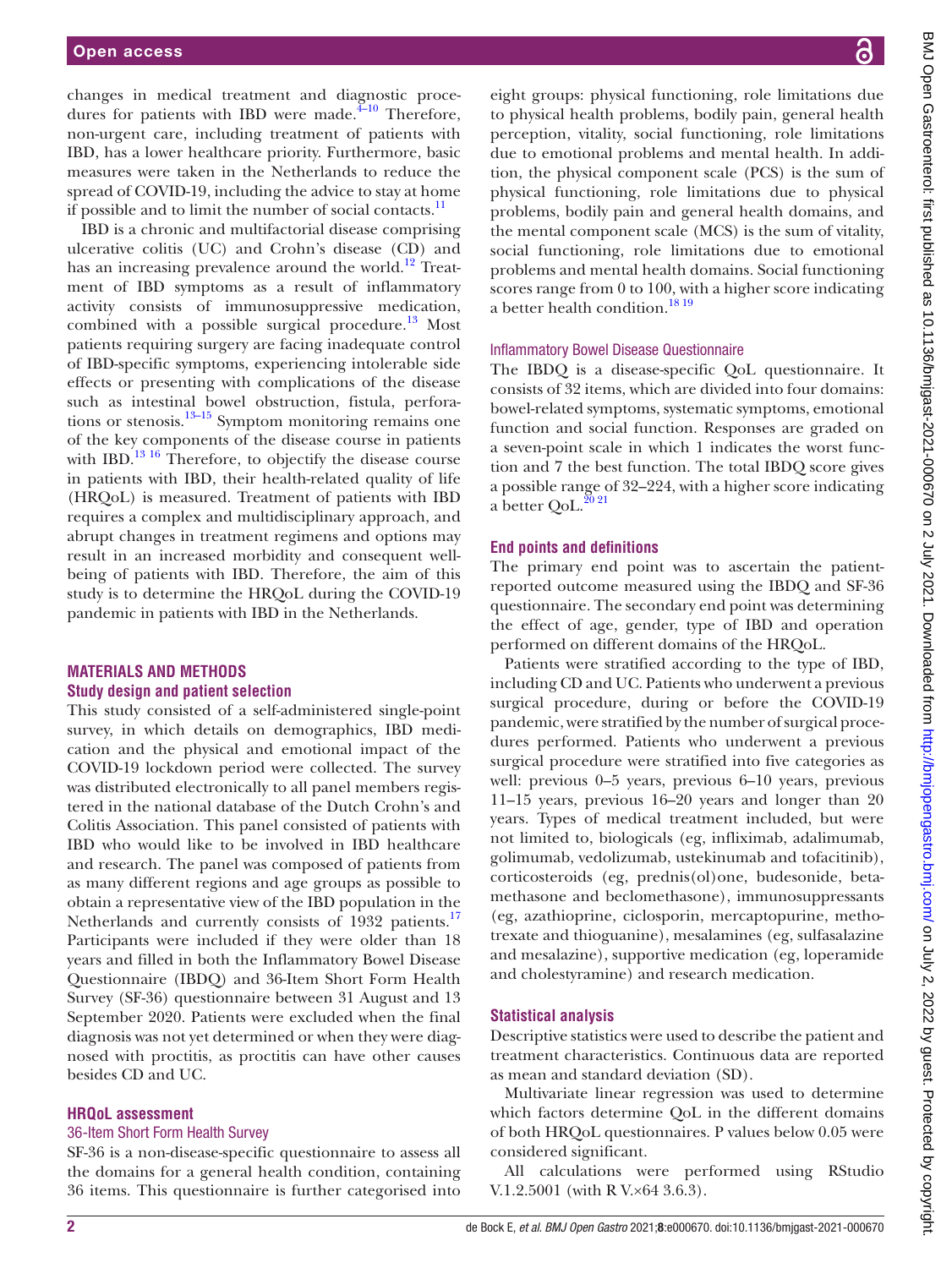#### **RESULTS Baseline characteristics**

Between 31 August and 13 September 2020, 582 (30.6%) patients with IBD completed both questionnaires. Of these patients, 179 (32.8%) were men. The mean age of the study population was 52.8 years (SD=14.9, range=13–85 years), and the mean age of IBD diagnosis was 35 years. The diagnosis of CD was the most frequent type of IBD in 327 (56.2%) patients and UC in 255 (43.8%) patients. In 193 (35.0%) patients, a surgical intervention for IBD was performed. Most of these patients (80.8%) were diagnosed with CD compared with 19.2% with UC. The mean time between the year of IBD diagnosis and first surgery was 7 years. The majority of the surgical patients (33.7%) were operated once. Of the 193 surgical patients, 37 (19.2%) required more than five surgical procedures. In total, 480 (82.5%) patients received medical therapy at the time of questionnaire ([table](#page-2-0) 1).

# **QoL using SF-36 and IBDQ**

[Figure](#page-3-0) 1 presents the general health of the patients with IBD using the mean scores of the SF-36 questionnaire. The mean scores on the PCS and MCS were 36.3 and 50.8, respectively. The highest mean score was observed for the mental health domain (mean score=73.2) and the lowest score for the physical functioning domain (mean score=45.3). Furthermore, [figure](#page-3-1) 2A,B displays the disease-specific health status of the participants using the mean scores of the IBDQ. The total IBDQ score in our study population is 171.3 (SD=31.04). The mean scores on the physical components of the IBDQ were 54.4 and 22.8 for bowel symptoms and systemic symptoms, respectively. Emotional function and social function contributed to the mental domains of the IBDQ with mean scores of 65.5 and 28.6, respectively.

# **Factors associated with HRQoL**

Multivariate analysis of the SF-36 questionnaire showed that higher age was a significant predictor of lower score on physical functioning  $(p<0.001)$  and PCS  $(p=0.006)$ and of higher score on vitality (p=0.041) and MCS (p=0.005). Furthermore, female gender was a significant contributor to a lower median score of the SF-36 for physical functioning (p=0.013), role limitations due to physical health problems (p=0.028), bodily pain  $(p=0.007)$ , social functioning  $(p=0.017)$  domains and the PCS (p=0.003). Finally, a history of surgical IBD procedure was a significant predictor of a lower median score on the role limitations due to physical health problems domain ( $p=0.026$ ) and PCS ( $p=0.08$ ). Type of IBD was not a significant contributor to the HRQoL domains of the SF-36 [\(table](#page-4-0)  $2$ ).

Multivariate analysis of the IBDQ showed that a history of IBD surgery performed was a significant predictor of a lower score in bowel symptoms, systemic symptoms, social function and the total IBDQ scores, with p values of 0.033, 0.049, <0.001and 0.014, respectively. Furthermore, higher age (p=0.003) was a significant predictor

| cteristics (n=582) | <b>Value</b> |                      |
|--------------------|--------------|----------------------|
|                    |              | 52.83 (14.9)         |
|                    |              | 179 (32.8)           |
| nean (SD)          |              | 35 (17.6)            |
|                    |              |                      |
|                    |              | 327 (56.2)           |
|                    |              | 255 (43.8)           |
|                    |              | 193 (35.0)           |
|                    |              | 156 (80.8)           |
|                    |              | 37 (19.2)            |
| d first            |              | 7(14.5)              |
|                    |              | 65 (33.7)            |
|                    |              | 41 (21.2)            |
|                    |              | 31 (16.1)            |
|                    |              | 13 (6.7)             |
|                    |              | 6(3.1)               |
|                    |              | 37 (19.2)            |
|                    |              |                      |
|                    |              | 30 (16.4)            |
|                    |              | 30 (16.3)            |
|                    |              | 25 (13.6)            |
|                    |              | 22 (15.3)            |
|                    |              | 69 (37.9)            |
|                    |              | 480 (82.5)           |
|                    |              | 217 (37.3)           |
|                    |              | 63 (10.8)            |
|                    |              | 171 (29.4)           |
|                    |              | 183 (31.4)<br>7(1.2) |
|                    |              | 51 (8.8)             |
|                    |              | 65 (11.2)            |

IBD, inflammatory bowel disease.;

Mesalamines, n (%) Research, n (%) Supportive, n (%) Other,  $n$  (%)

<span id="page-2-0"></span>Table 1 Baseline patient chara

Age at diagnosis of IBD, years,

Crohn's disease, n (%) Ulcerative colitis, n (%)

Crohn's disease, n (%) Ulcerative colitis, n (%) Time between IBD diagnosis and surgery, years, mean (SD)

Previous 0–5 years, n (%) Previous 6-10 years, n (%) Previous 11-15 years, n (%) Previous 16–20 years, n (%) Longer than 20 years,  $n$  (%) Medication for IBD,  $n$  (%) Biologicals, n (%) Corticosteroids, n (%) Immunosuppressants, n (%)

Surgery 1, n (%) Surgery 2, n (%) Surgery 3, n (%) Surgery 4,  $n$  (%) Surgery 5, n (%) Surgery  $>5$ , n (%)

First surgery

Parameter

Type of IBD

Operated

Age, years, mean (SD) Sex, male, n (%)

of scoring higher on the emotional function domain. In addition, in scoring on systemic symptoms, female gender (p=0.001) was a significant predictor to result in a lower mean score. Type of IBD was not a significant contributor to the HRQoL domains of the IBDQ ([table](#page-4-1) 3).

# **DISCUSSION**

This study analysed 582 patients with IBD who completed the SF-36 and IBD-specific questionnaires during the COVID-19 pandemic. The overall HRQoL in our IBD participants during the pandemic is low. Furthermore, older patients, women and patients who have undergone surgery have a significant lower physical HRQoL.

During the pandemic, healthcare measures in different disciplines were taken to facilitate the intensive care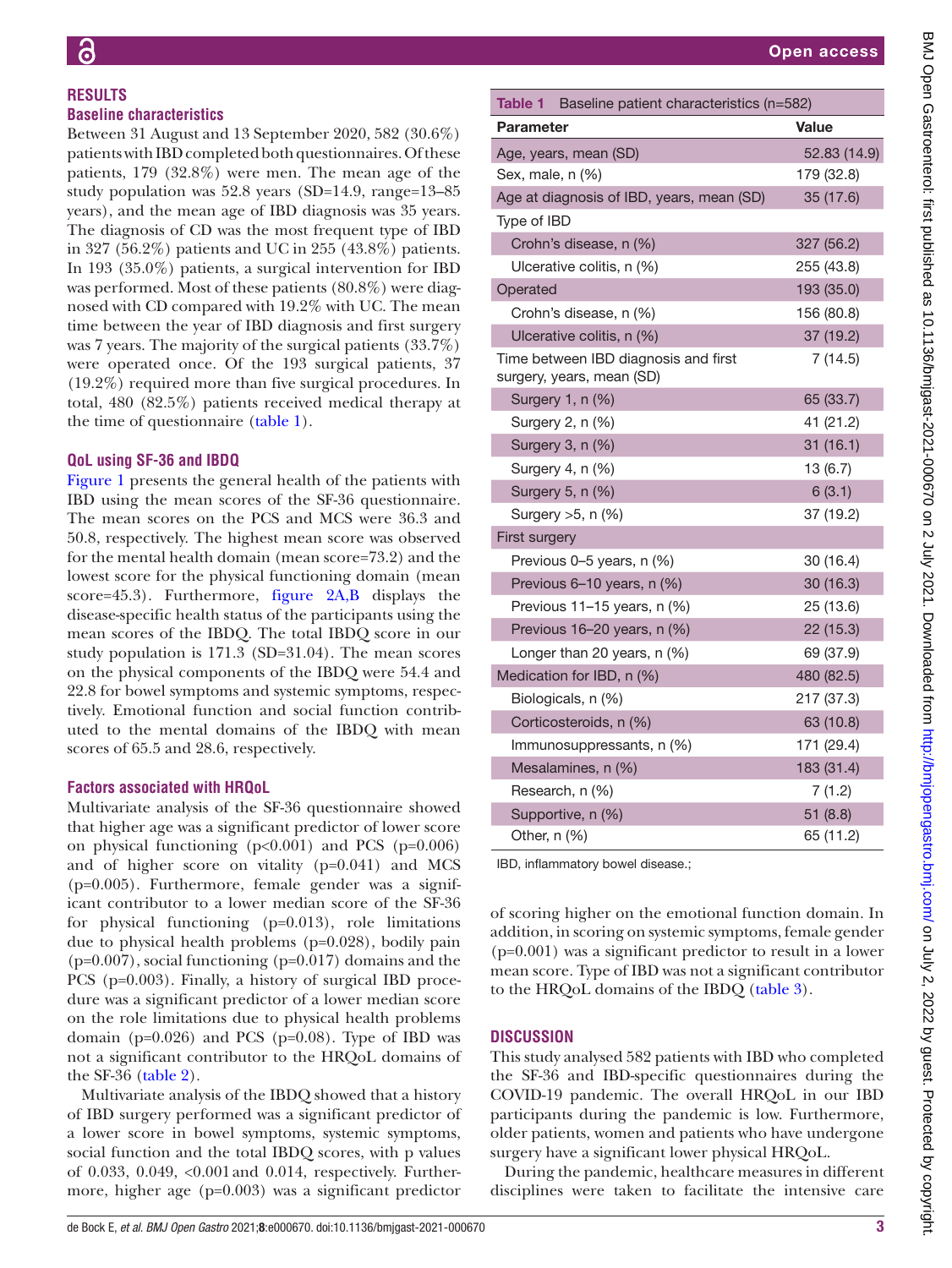

<span id="page-3-0"></span>Figure 1 Boxplot of the subscales of the 36-Item Short Form Health Survey including BP, bodily pain; GH, general health; PCS, physical component scale; PF, physical function; MCS, mental component scale; MH, mental health; RE, role limitations due to emotional health problems; RP, role limitations due to physical health problems; SF, social function; SF-36, 36-Item Short Form Health Survey; VT, vitality.

capacity for patients with COVID-19, while at the same time non-COVID-19 care was minimalised to reduce the pressure on healthcare.<sup>[1–10](#page-5-0)</sup> A recent study describes a decrease in IBD care performed as a result of the pandemic.<sup>22</sup> Due to changes in the healthcare priority, the HRQoL of the patients with IBD may have decreased. This study describes the HRQoL of patients with IBD during the COVID-19 pandemic.

This study showed an overall low HRQoL, based on the SF-36 questionnaire, in our study population. The SF-36 questionnaire showed that our study population had lower scores compared with a recent study during the COVID-19 pandemic with non-chronically ill patients, indicating an inferior general health in our patients with IBD during the lockdown.<sup>[23](#page-6-7)</sup> Furthermore, HRQoL measured by the SF-36 questionnaire showed that patients with IBD experienced a lower physical HRQoL during the pandemic compared with Dutch patients with IBD outside the pandemic as shown in earlier prepandemic studies (mean PCS=45.7–63).<sup>24–26</sup> This may be explained by the healthcare changes needed during the pandemic, including reduced performance of diagnostic endoscopy, reduced access to outpatient clinic visits and postponement of surgical procedures.[7 8 27](#page-5-2) Due to this postponement of regular care and altered medical treatment, patients with IBD may have a higher risk of physical adverse outcomes.<sup>28</sup> Therefore, the low HRQoL score, focused on the general health, in our patients with IBD may be explained by these possible consequences of the healthcare postponement as a result of the pandemic.

This study displays that our Dutch patients with IBD score low on the IBDQ, the disease-specific questionnaire for

**IBD Questionnaire (IBDQ)** 

100

 $\overline{R}$ 

4 de Bock E, *et al*. *BMJ Open Gastro* 2021;8:e000670. doi:10.1136/bmjgast-2021-000670

80 Score 8  $\overline{Q}$ 20 **BS** EF SF SS **IBDQ Domain**  $\Delta$ 200 150 Score



<span id="page-3-1"></span>Figure 2 A) Boxplot of the subscales of the Inflammatory Bowel Disease Questionnaire (IBDQ) including BS, bowel symptoms; SS, systemic symptoms; EF, emotional function; SF, social function and B) IBDQ Total score.

IBD, indicating an overall low HRQoL. These scores were lower compared with prepandemic studies in the Dutch IBD population (mean total IBDQ score=173–181, mean bowel symptoms=53–57, mean systemic symptoms=24–26, mean emotional function=65–68 and mean social function=29–30).<sup>24 25 29</sup> The changed measures during the pandemic, described previously, come with uncertainty and stress, which could explain the low score of the emotional function and social function domains of the IBDQ in our study population. $30-32$  Optimal IBD course consists of clinical symptoms combined with monitoring of biomarkers such as faecal calprotectin and C reactive protein.<sup>13</sup> 33 34 However, during the pandemic, outpatient clinic visits were cancelled, resulting in reduced ability to collect blood for possible follow-up of biomarkers. Our data regarding the bowel function and systemic symptoms subscales of the IBDQ and PCS of the SF-36 illustrated worsening of intestinal problems during the pandemic compared with previously mentioned Dutch prepandemic studies[.24–26 29](#page-6-8) As IBD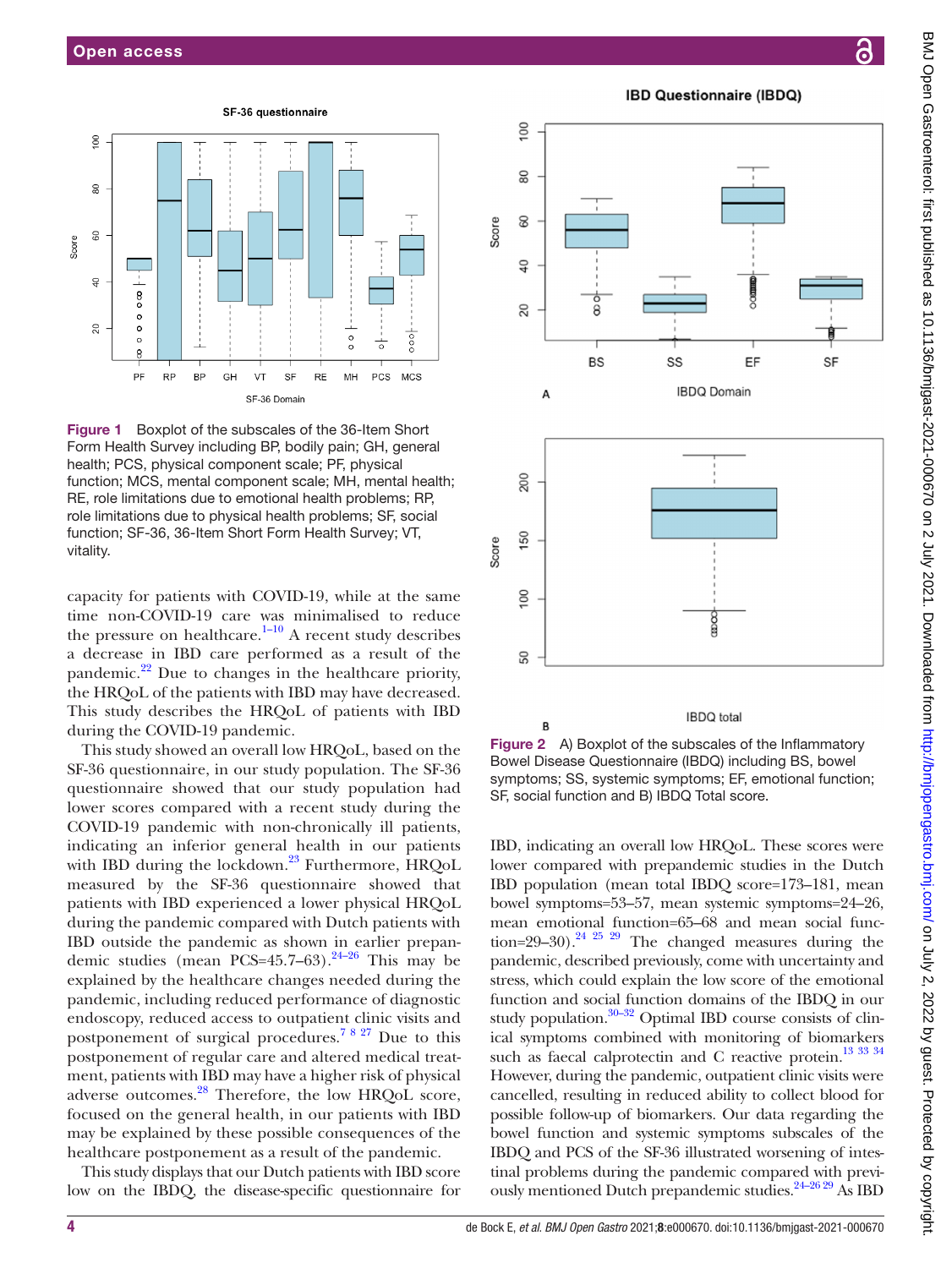<span id="page-4-0"></span>Table 2 Multivariate analysis of predictors determining different outcomes of the domains from the SF-36 questionnaire

| <b>PF</b><br>$-0.143$<br>$-6.154$<br>0.023<br>$<$ 0.001 $<$<br>Age<br>Sex<br>$-1.844$<br>0.736<br>$-2.507$<br>0.013<br>CD<br>0.743<br>0.735<br>0.252<br>0.339<br>$-1.354$<br>$-1.761$<br>0.769<br>0.079<br>Surgery<br>RP<br>$-0.064$<br>$-0.500$<br>Age<br>0.128<br>0.617<br>$-8.924$<br>4.036<br>$-2.211$<br>Sex<br>0.028<br>CD<br>4.062<br>0.531<br>0.131<br>0.896<br>Surgery<br>$-9.4$<br>4.208<br>$-2.234$<br>0.026<br><b>BP</b><br>$-0.104$<br>0.067<br>$-1.555$<br>0.120<br>Age<br><b>Sex</b><br>$-5.788$<br>2.125<br>$-2.723$<br>0.007<br>CD<br>1.974<br>2.145<br>0.92<br>0.358<br>$-1.913$<br>$-4.25$<br>2.221<br>0.056<br>Surgery<br>GH<br>$-0.005$<br>0.059<br>$-0.079$<br>Age<br>0.937<br>Sex<br>$-0.377$<br>1.889<br>$-0.200$<br>0.842<br><b>CD</b><br>0.932<br>1.909<br>0.488<br>0.625<br>1.977<br>0.100<br>-3.261<br>$-1.650$<br>Surgery<br><b>VT</b><br>0.141<br>0.069<br>2.048<br>0.041<br>Age<br>2.187<br>$-1.757$<br><b>Sex</b><br>$-3.843$<br>0.080<br>CD<br>0.119<br>3.45<br>2.208<br>1.562<br>$-1.78$<br>$-0.779$<br>0.437<br>2.286<br>Surgery<br>SF<br>0.356<br>Age<br>$-0.066$<br>0.072<br>$-0.924$<br>Sex<br>-5.496<br>2.284<br>$-2.406$<br>0.017<br>CD<br>0.221<br>2.308<br>0.096<br>0.924<br>$-4.3$<br>$-1.799$<br>Surgery<br>2.39<br>0.073<br>RE<br>0.165<br>0.118<br>1.398<br>0.163<br>Age<br>0.717<br>0.192<br>Sex<br>3.734<br>0.848<br>CD<br>$-4.944$<br>3.764<br>$-1.314$<br>0.19<br>$-0.741$<br>0.459<br>$-2.888$<br>3.899<br>Surgery<br>MH<br>Age<br>0.101<br>0.055<br>1.831<br>0.068<br>1.744<br>0.156<br>0.273<br>Sex<br>0.876<br>CD<br>$-0.727$<br>1.761<br>$-0.413$<br>0.680<br>$-1.315$<br>1.823<br>0.471<br>$-0.722$<br>Surgery<br><b>PCS</b><br>$-0.067$<br>0.024<br>0.006<br>Age<br>$-2.773$<br>0.758<br>Sex<br>$-2.233$<br>$-2.947$<br>0.003<br>CD<br>0.713<br>0.771<br>0.356<br>0.925<br>$-2.116$<br>0.790<br>0.008<br>Surgery<br>–2.677 | Parameter | <b>Estimate</b> | <b>SE</b> | z value | P value |
|-------------------------------------------------------------------------------------------------------------------------------------------------------------------------------------------------------------------------------------------------------------------------------------------------------------------------------------------------------------------------------------------------------------------------------------------------------------------------------------------------------------------------------------------------------------------------------------------------------------------------------------------------------------------------------------------------------------------------------------------------------------------------------------------------------------------------------------------------------------------------------------------------------------------------------------------------------------------------------------------------------------------------------------------------------------------------------------------------------------------------------------------------------------------------------------------------------------------------------------------------------------------------------------------------------------------------------------------------------------------------------------------------------------------------------------------------------------------------------------------------------------------------------------------------------------------------------------------------------------------------------------------------------------------------------------------------------------------------------------------------------------------------------------------------------------------------------------------------------------------------------------|-----------|-----------------|-----------|---------|---------|
|                                                                                                                                                                                                                                                                                                                                                                                                                                                                                                                                                                                                                                                                                                                                                                                                                                                                                                                                                                                                                                                                                                                                                                                                                                                                                                                                                                                                                                                                                                                                                                                                                                                                                                                                                                                                                                                                                     |           |                 |           |         |         |
|                                                                                                                                                                                                                                                                                                                                                                                                                                                                                                                                                                                                                                                                                                                                                                                                                                                                                                                                                                                                                                                                                                                                                                                                                                                                                                                                                                                                                                                                                                                                                                                                                                                                                                                                                                                                                                                                                     |           |                 |           |         |         |
|                                                                                                                                                                                                                                                                                                                                                                                                                                                                                                                                                                                                                                                                                                                                                                                                                                                                                                                                                                                                                                                                                                                                                                                                                                                                                                                                                                                                                                                                                                                                                                                                                                                                                                                                                                                                                                                                                     |           |                 |           |         |         |
|                                                                                                                                                                                                                                                                                                                                                                                                                                                                                                                                                                                                                                                                                                                                                                                                                                                                                                                                                                                                                                                                                                                                                                                                                                                                                                                                                                                                                                                                                                                                                                                                                                                                                                                                                                                                                                                                                     |           |                 |           |         |         |
|                                                                                                                                                                                                                                                                                                                                                                                                                                                                                                                                                                                                                                                                                                                                                                                                                                                                                                                                                                                                                                                                                                                                                                                                                                                                                                                                                                                                                                                                                                                                                                                                                                                                                                                                                                                                                                                                                     |           |                 |           |         |         |
|                                                                                                                                                                                                                                                                                                                                                                                                                                                                                                                                                                                                                                                                                                                                                                                                                                                                                                                                                                                                                                                                                                                                                                                                                                                                                                                                                                                                                                                                                                                                                                                                                                                                                                                                                                                                                                                                                     |           |                 |           |         |         |
|                                                                                                                                                                                                                                                                                                                                                                                                                                                                                                                                                                                                                                                                                                                                                                                                                                                                                                                                                                                                                                                                                                                                                                                                                                                                                                                                                                                                                                                                                                                                                                                                                                                                                                                                                                                                                                                                                     |           |                 |           |         |         |
|                                                                                                                                                                                                                                                                                                                                                                                                                                                                                                                                                                                                                                                                                                                                                                                                                                                                                                                                                                                                                                                                                                                                                                                                                                                                                                                                                                                                                                                                                                                                                                                                                                                                                                                                                                                                                                                                                     |           |                 |           |         |         |
|                                                                                                                                                                                                                                                                                                                                                                                                                                                                                                                                                                                                                                                                                                                                                                                                                                                                                                                                                                                                                                                                                                                                                                                                                                                                                                                                                                                                                                                                                                                                                                                                                                                                                                                                                                                                                                                                                     |           |                 |           |         |         |
|                                                                                                                                                                                                                                                                                                                                                                                                                                                                                                                                                                                                                                                                                                                                                                                                                                                                                                                                                                                                                                                                                                                                                                                                                                                                                                                                                                                                                                                                                                                                                                                                                                                                                                                                                                                                                                                                                     |           |                 |           |         |         |
|                                                                                                                                                                                                                                                                                                                                                                                                                                                                                                                                                                                                                                                                                                                                                                                                                                                                                                                                                                                                                                                                                                                                                                                                                                                                                                                                                                                                                                                                                                                                                                                                                                                                                                                                                                                                                                                                                     |           |                 |           |         |         |
|                                                                                                                                                                                                                                                                                                                                                                                                                                                                                                                                                                                                                                                                                                                                                                                                                                                                                                                                                                                                                                                                                                                                                                                                                                                                                                                                                                                                                                                                                                                                                                                                                                                                                                                                                                                                                                                                                     |           |                 |           |         |         |
|                                                                                                                                                                                                                                                                                                                                                                                                                                                                                                                                                                                                                                                                                                                                                                                                                                                                                                                                                                                                                                                                                                                                                                                                                                                                                                                                                                                                                                                                                                                                                                                                                                                                                                                                                                                                                                                                                     |           |                 |           |         |         |
|                                                                                                                                                                                                                                                                                                                                                                                                                                                                                                                                                                                                                                                                                                                                                                                                                                                                                                                                                                                                                                                                                                                                                                                                                                                                                                                                                                                                                                                                                                                                                                                                                                                                                                                                                                                                                                                                                     |           |                 |           |         |         |
|                                                                                                                                                                                                                                                                                                                                                                                                                                                                                                                                                                                                                                                                                                                                                                                                                                                                                                                                                                                                                                                                                                                                                                                                                                                                                                                                                                                                                                                                                                                                                                                                                                                                                                                                                                                                                                                                                     |           |                 |           |         |         |
|                                                                                                                                                                                                                                                                                                                                                                                                                                                                                                                                                                                                                                                                                                                                                                                                                                                                                                                                                                                                                                                                                                                                                                                                                                                                                                                                                                                                                                                                                                                                                                                                                                                                                                                                                                                                                                                                                     |           |                 |           |         |         |
|                                                                                                                                                                                                                                                                                                                                                                                                                                                                                                                                                                                                                                                                                                                                                                                                                                                                                                                                                                                                                                                                                                                                                                                                                                                                                                                                                                                                                                                                                                                                                                                                                                                                                                                                                                                                                                                                                     |           |                 |           |         |         |
|                                                                                                                                                                                                                                                                                                                                                                                                                                                                                                                                                                                                                                                                                                                                                                                                                                                                                                                                                                                                                                                                                                                                                                                                                                                                                                                                                                                                                                                                                                                                                                                                                                                                                                                                                                                                                                                                                     |           |                 |           |         |         |
|                                                                                                                                                                                                                                                                                                                                                                                                                                                                                                                                                                                                                                                                                                                                                                                                                                                                                                                                                                                                                                                                                                                                                                                                                                                                                                                                                                                                                                                                                                                                                                                                                                                                                                                                                                                                                                                                                     |           |                 |           |         |         |
|                                                                                                                                                                                                                                                                                                                                                                                                                                                                                                                                                                                                                                                                                                                                                                                                                                                                                                                                                                                                                                                                                                                                                                                                                                                                                                                                                                                                                                                                                                                                                                                                                                                                                                                                                                                                                                                                                     |           |                 |           |         |         |
|                                                                                                                                                                                                                                                                                                                                                                                                                                                                                                                                                                                                                                                                                                                                                                                                                                                                                                                                                                                                                                                                                                                                                                                                                                                                                                                                                                                                                                                                                                                                                                                                                                                                                                                                                                                                                                                                                     |           |                 |           |         |         |
|                                                                                                                                                                                                                                                                                                                                                                                                                                                                                                                                                                                                                                                                                                                                                                                                                                                                                                                                                                                                                                                                                                                                                                                                                                                                                                                                                                                                                                                                                                                                                                                                                                                                                                                                                                                                                                                                                     |           |                 |           |         |         |
|                                                                                                                                                                                                                                                                                                                                                                                                                                                                                                                                                                                                                                                                                                                                                                                                                                                                                                                                                                                                                                                                                                                                                                                                                                                                                                                                                                                                                                                                                                                                                                                                                                                                                                                                                                                                                                                                                     |           |                 |           |         |         |
|                                                                                                                                                                                                                                                                                                                                                                                                                                                                                                                                                                                                                                                                                                                                                                                                                                                                                                                                                                                                                                                                                                                                                                                                                                                                                                                                                                                                                                                                                                                                                                                                                                                                                                                                                                                                                                                                                     |           |                 |           |         |         |
|                                                                                                                                                                                                                                                                                                                                                                                                                                                                                                                                                                                                                                                                                                                                                                                                                                                                                                                                                                                                                                                                                                                                                                                                                                                                                                                                                                                                                                                                                                                                                                                                                                                                                                                                                                                                                                                                                     |           |                 |           |         |         |
|                                                                                                                                                                                                                                                                                                                                                                                                                                                                                                                                                                                                                                                                                                                                                                                                                                                                                                                                                                                                                                                                                                                                                                                                                                                                                                                                                                                                                                                                                                                                                                                                                                                                                                                                                                                                                                                                                     |           |                 |           |         |         |
|                                                                                                                                                                                                                                                                                                                                                                                                                                                                                                                                                                                                                                                                                                                                                                                                                                                                                                                                                                                                                                                                                                                                                                                                                                                                                                                                                                                                                                                                                                                                                                                                                                                                                                                                                                                                                                                                                     |           |                 |           |         |         |
|                                                                                                                                                                                                                                                                                                                                                                                                                                                                                                                                                                                                                                                                                                                                                                                                                                                                                                                                                                                                                                                                                                                                                                                                                                                                                                                                                                                                                                                                                                                                                                                                                                                                                                                                                                                                                                                                                     |           |                 |           |         |         |
|                                                                                                                                                                                                                                                                                                                                                                                                                                                                                                                                                                                                                                                                                                                                                                                                                                                                                                                                                                                                                                                                                                                                                                                                                                                                                                                                                                                                                                                                                                                                                                                                                                                                                                                                                                                                                                                                                     |           |                 |           |         |         |
|                                                                                                                                                                                                                                                                                                                                                                                                                                                                                                                                                                                                                                                                                                                                                                                                                                                                                                                                                                                                                                                                                                                                                                                                                                                                                                                                                                                                                                                                                                                                                                                                                                                                                                                                                                                                                                                                                     |           |                 |           |         |         |
|                                                                                                                                                                                                                                                                                                                                                                                                                                                                                                                                                                                                                                                                                                                                                                                                                                                                                                                                                                                                                                                                                                                                                                                                                                                                                                                                                                                                                                                                                                                                                                                                                                                                                                                                                                                                                                                                                     |           |                 |           |         |         |
|                                                                                                                                                                                                                                                                                                                                                                                                                                                                                                                                                                                                                                                                                                                                                                                                                                                                                                                                                                                                                                                                                                                                                                                                                                                                                                                                                                                                                                                                                                                                                                                                                                                                                                                                                                                                                                                                                     |           |                 |           |         |         |
|                                                                                                                                                                                                                                                                                                                                                                                                                                                                                                                                                                                                                                                                                                                                                                                                                                                                                                                                                                                                                                                                                                                                                                                                                                                                                                                                                                                                                                                                                                                                                                                                                                                                                                                                                                                                                                                                                     |           |                 |           |         |         |
|                                                                                                                                                                                                                                                                                                                                                                                                                                                                                                                                                                                                                                                                                                                                                                                                                                                                                                                                                                                                                                                                                                                                                                                                                                                                                                                                                                                                                                                                                                                                                                                                                                                                                                                                                                                                                                                                                     |           |                 |           |         |         |
|                                                                                                                                                                                                                                                                                                                                                                                                                                                                                                                                                                                                                                                                                                                                                                                                                                                                                                                                                                                                                                                                                                                                                                                                                                                                                                                                                                                                                                                                                                                                                                                                                                                                                                                                                                                                                                                                                     |           |                 |           |         |         |
|                                                                                                                                                                                                                                                                                                                                                                                                                                                                                                                                                                                                                                                                                                                                                                                                                                                                                                                                                                                                                                                                                                                                                                                                                                                                                                                                                                                                                                                                                                                                                                                                                                                                                                                                                                                                                                                                                     |           |                 |           |         |         |
|                                                                                                                                                                                                                                                                                                                                                                                                                                                                                                                                                                                                                                                                                                                                                                                                                                                                                                                                                                                                                                                                                                                                                                                                                                                                                                                                                                                                                                                                                                                                                                                                                                                                                                                                                                                                                                                                                     |           |                 |           |         |         |
|                                                                                                                                                                                                                                                                                                                                                                                                                                                                                                                                                                                                                                                                                                                                                                                                                                                                                                                                                                                                                                                                                                                                                                                                                                                                                                                                                                                                                                                                                                                                                                                                                                                                                                                                                                                                                                                                                     |           |                 |           |         |         |
|                                                                                                                                                                                                                                                                                                                                                                                                                                                                                                                                                                                                                                                                                                                                                                                                                                                                                                                                                                                                                                                                                                                                                                                                                                                                                                                                                                                                                                                                                                                                                                                                                                                                                                                                                                                                                                                                                     |           |                 |           |         |         |
|                                                                                                                                                                                                                                                                                                                                                                                                                                                                                                                                                                                                                                                                                                                                                                                                                                                                                                                                                                                                                                                                                                                                                                                                                                                                                                                                                                                                                                                                                                                                                                                                                                                                                                                                                                                                                                                                                     |           |                 |           |         |         |
|                                                                                                                                                                                                                                                                                                                                                                                                                                                                                                                                                                                                                                                                                                                                                                                                                                                                                                                                                                                                                                                                                                                                                                                                                                                                                                                                                                                                                                                                                                                                                                                                                                                                                                                                                                                                                                                                                     |           |                 |           |         |         |
|                                                                                                                                                                                                                                                                                                                                                                                                                                                                                                                                                                                                                                                                                                                                                                                                                                                                                                                                                                                                                                                                                                                                                                                                                                                                                                                                                                                                                                                                                                                                                                                                                                                                                                                                                                                                                                                                                     |           |                 |           |         |         |
|                                                                                                                                                                                                                                                                                                                                                                                                                                                                                                                                                                                                                                                                                                                                                                                                                                                                                                                                                                                                                                                                                                                                                                                                                                                                                                                                                                                                                                                                                                                                                                                                                                                                                                                                                                                                                                                                                     |           |                 |           |         |         |
|                                                                                                                                                                                                                                                                                                                                                                                                                                                                                                                                                                                                                                                                                                                                                                                                                                                                                                                                                                                                                                                                                                                                                                                                                                                                                                                                                                                                                                                                                                                                                                                                                                                                                                                                                                                                                                                                                     |           |                 |           |         |         |
|                                                                                                                                                                                                                                                                                                                                                                                                                                                                                                                                                                                                                                                                                                                                                                                                                                                                                                                                                                                                                                                                                                                                                                                                                                                                                                                                                                                                                                                                                                                                                                                                                                                                                                                                                                                                                                                                                     |           |                 |           |         |         |

| <b>Table 2</b> Continued |                 |        |          |         |  |
|--------------------------|-----------------|--------|----------|---------|--|
| <b>Parameter</b>         | <b>Estimate</b> | SE     | z value  | P value |  |
| <b>MCS</b>               |                 |        |          |         |  |
| Age                      | 0.096           | 0.0344 | 2.804    | 0.005   |  |
| Sex                      | 0.030           | 1.078  | 0.028    | 0.978   |  |
| CD                       | $-0.671$        | 1.097  | $-0.612$ | 0.541   |  |
| Surgery                  | $-0.725$        | 1.124  | $-0.645$ | 0.519   |  |

BP, bodily pain; CD, Crohn's disease; GH, general health; IBD, inflammatory bowel disease; MCS, mental component scale; MH, mental health; PCS, physical component scale; PF, physical function; RE, role limitations due to emotional health problems; RP, role limitations due to physical health problems; SF- 36, 36-Item Short Form Mental Health Survey; SF, social function; VT, vitality.

care is partially based on the patients' clinical symptom experience, postponement of IBD care may result in more disease activity and thereby in further clinical deterioration[.13 16 35–37](#page-6-2) This may lead to additional care, which

<span id="page-4-1"></span>

| Multivariate analysis of predictors determining<br>Table 3<br>different outcomes of the domains from the IBDQ |                 |           |          |         |
|---------------------------------------------------------------------------------------------------------------|-----------------|-----------|----------|---------|
| <b>Parameter</b>                                                                                              | <b>Estimate</b> | <b>SE</b> | z value  | P value |
| <b>BS</b>                                                                                                     |                 |           |          |         |
| Age                                                                                                           | 0.035           | 0.03      | 1.166    | 0.244   |
| <b>Sex</b>                                                                                                    | $-1.779$        | 0.954     | $-1.865$ | 0.063   |
| <b>CD</b>                                                                                                     | 1.211           | 0.976     | 1.241    | 0.215   |
| Surgery                                                                                                       | $-2.14$         | 1.002     | $-2.137$ | 0.033   |
| SS                                                                                                            |                 |           |          |         |
| Age                                                                                                           | 0.031           | 0.018     | 1.786    | 0.075   |
| Sex                                                                                                           | $-1.814$        | 0.561     | $-3.235$ | 0.001   |
| <b>CD</b>                                                                                                     | 0.186           | 0.572     | 0.326    | 0.745   |
| Surgery                                                                                                       | $-1.159$        | 0.587     | $-1.975$ | 0.049   |
| EF                                                                                                            |                 |           |          |         |
| Age                                                                                                           | 0.105           | 0.035     | 2.993    | 0.003   |
| <b>Sex</b>                                                                                                    | 0.079           | 1.108     | 0.071    | 0.943   |
| CD                                                                                                            | $-0.371$        | 1.13      | $-0.328$ | 0.743   |
| Surgery                                                                                                       | $-2.181$        | 1.153     | $-1.892$ | 0.059   |
| <b>SF</b>                                                                                                     |                 |           |          |         |
| Age                                                                                                           | 0.001           | 0.019     | 0.070    | 0.944   |
| Sex                                                                                                           | $-0.812$        | 0.594     | $-1.366$ | 0.173   |
| <b>CD</b>                                                                                                     | 0.337           | 0.605     | 0.557    | 0.578   |
| Surgery                                                                                                       | $-2.475$        | 0.622     | $-3.981$ | < 0.001 |
| <b>IBDQ</b> total                                                                                             |                 |           |          |         |
| Age                                                                                                           | 0.178           | 0.091     | 1.949    | 0.052   |
| <b>Sex</b>                                                                                                    | $-3.854$        | 2.865     | $-1.345$ | 0.179   |
| CD                                                                                                            | 1.631           | 2.928     | 0.557    | 0.578   |
| Surgery                                                                                                       | $-7.408$        | 2.993     | $-2.475$ | 0.014   |

BS, bowel Symptoms; CD, Crohn's disease; EF, emotional function; IBDQ, Inflammatory Bowel Disease Questionnaire; SF, social function; SS, systemic symptoms.

**Continued**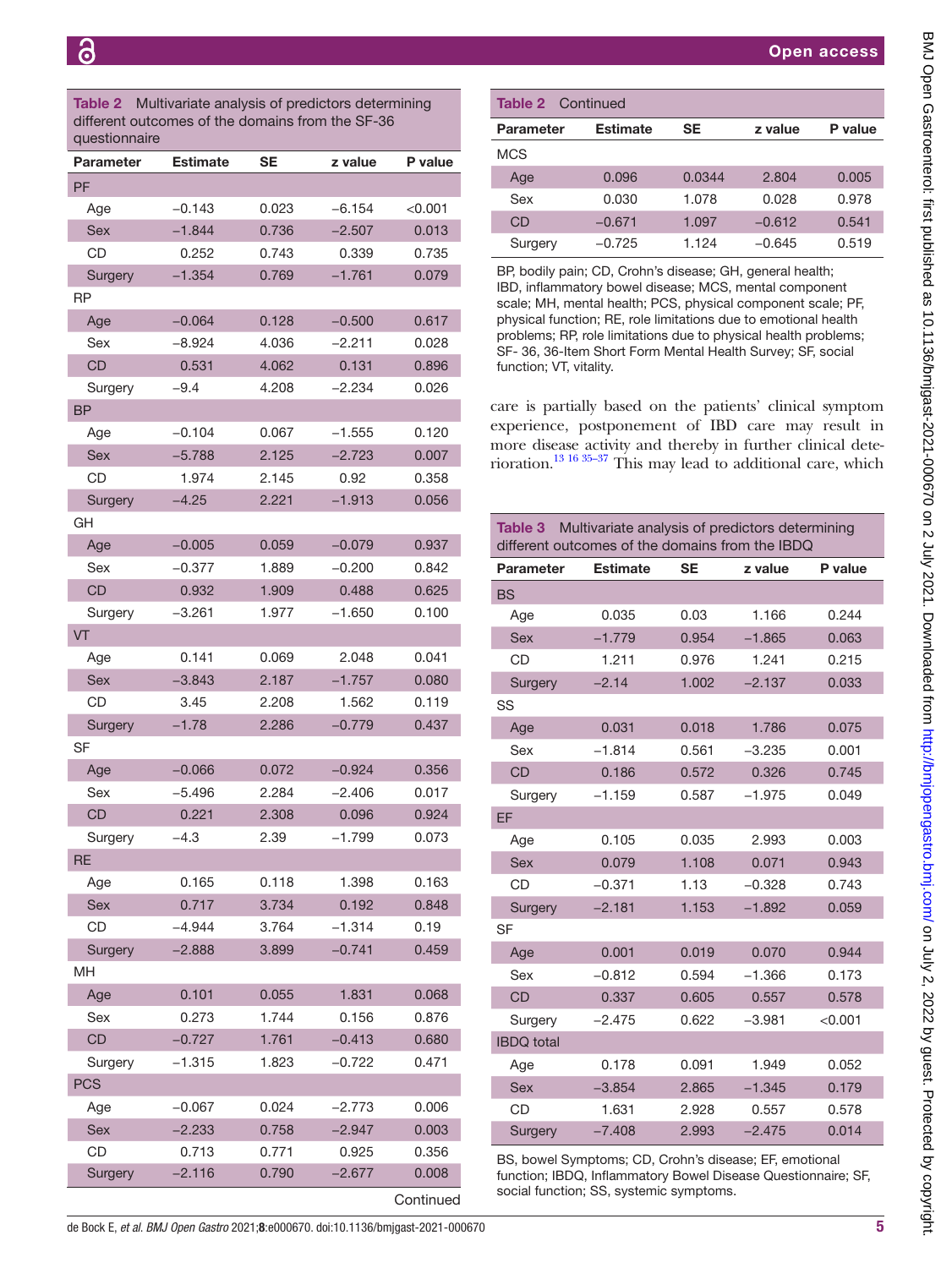results in a larger strain on overall healthcare during the pandemic. Therefore, maintenance of IBD care is essential.

Our multivariate analysis showed that there were no significant differences in HRQoL between patients with UC and patients with CD. This is in line with the previous literature. $38 \frac{39}{10}$  Furthermore, this study showed that a history of surgery was a significant predictor for a lower HRQoL for several different physical and emotional domains of both HRQoL questionnaires. These findings are presented in previous studies as well. $^{4041}$  However, due to our study design, our findings should be interpreted cautiously as other studies describe that surgical intervention can play an important role in improving HRQoL in patients with IBD on the long term[.42 43](#page-6-13) Furthermore, this study shows that increased age and female patients with IBD scored lower on the physical aspects of the HRQoL questionnaires, which is described previously.<sup>4445</sup> This study illustrates that increased age is a significant predictor for a higher HRQoL score on the emotional function domain of the IBDQ and vitality domain and MCS of the SF-36. The vitality domain of the SF-36 makes an important contribution to the overall emotional health of patients and focuses, for examplem, on level of energy, dispiritedness and fatigue experience.<sup>46</sup> The higher results on emotional health and vitality domains may indicate that disease-adapting and disease-coping ability is better in older patients with IBD compared with younger patients.[47 48](#page-6-16) This association between the contribution made by increased age on the mental HRQoL is reported earlier.<sup>49</sup>

This study has some limitations. First, our study has not included clinical follow-up data of our participants. However, because IBD treatment is partly based on symptoms of the patients, $13 \tcdot 16$  and therefore the HRQoL, this study gives a good indication of the current health status of our study population during the rapidly spread pandemic. Second, the data from the questionnaires were collected online, with potential under-representation of older patients. The average age of our study population is almost 53 years. This is in line with previous IBD studies. $26\,50\,51$  Third, as the survey was conducted just after the first wave, all respondents experienced the full first wave of the COVID-19 pandemic. However, the influence of other factors on the HRQoL in patients with IBD, such as social isolation, cannot be directly determined. Finally, due to the unexpected onset of the COVID-19 pandemic and because it was the first time that we invited all patients of the Dutch Crohn's and Colitis Association to participate in filling out the IBDQ and SF-36, we were not able to provide a pre-COVID-19 control group. However, we used four Dutch IBD studies to serve as pre-COVID-19 control groups from similar background populations, to compare our data as closely as possible. More research is warranted to follow up our study population to obtain advanced information to determine their HRQoL outside the pandemic. Furthermore, additional research is required to determine the effect and predictors of postponed IBD care on clinical deterioration,

thereby enabling to determine for which patients with IBD a delay of treatment is feasible and for which patients delay of IBD care could lead to increased morbidity and thereby an increased demand for healthcare resources.

In conclusion, this study shows that the HRQoL in patients with IBD during the COVID-19 pandemic is low. Furthermore, this study showed that older female patients have the lowest physical HRQoL. In the event of a next wave of the COVID-19 pandemic, caution in postponing IBD care is essential to prevent a decrease in the HRQoL of patients with IBD.

Contributors EdB contributed to the conception and design of the study, analysed and interpreted the patient data, and contributed to writing and critical revision of the article. MDF contributed to the conception and design of the study, analysed and interpreted the patient data, and contributed to writing and critical revision of the article. VM, BO, FDMvS, OWB and HHF contributed to the conception and design of the study and critical revision of the article. MRV contributed to the conception and design of the study, analysed and interpreted the patient data, and contributed to writing and critical revision of the article. MCR contributed to the conception and design of the study, analysed and interpreted the patient data, and contributed to writing and critical revision of the article. All authors read and approved the final manuscript.

Funding The authors have not declared a specific grant for this research from any funding agency in the public, commercial or not-for-profit sectors.

Competing interests None declared.

Patient consent for publication Not required.

Ethics approval The ethics committee of the UMC Utrecht approved this study and decided that patient informed consent was not required. Data were obtained through questionnaires of participants registered in the database of the Dutch Crohn's and Colitis Association.

Provenance and peer review Not commissioned; externally peer reviewed.

Data availability statement Data are available upon reasonable request.

Open access This is an open access article distributed in accordance with the Creative Commons Attribution Non Commercial (CC BY-NC 4.0) license, which permits others to distribute, remix, adapt, build upon this work non-commercially, and license their derivative works on different terms, provided the original work is properly cited, appropriate credit is given, any changes made indicated, and the use is non-commercial. See:<http://creativecommons.org/licenses/by-nc/4.0/>.

#### ORCID iD

Ellen de Bock <http://orcid.org/0000-0002-5796-1617>

#### REFERENCES

- <span id="page-5-0"></span>1 Al-Jabir A, Kerwan A, Nicola M, *et al*. Impact of the Coronavirus (COVID-19) pandemic on surgical practice - Part 1. *[Int J Surg](http://dx.doi.org/10.1016/j.ijsu.2020.05.022)* 2020;79:168–79.
- 2 Al-Jabir A, Kerwan A, Nicola M, *et al*. Impact of the Coronavirus (COVID-19) pandemic on surgical practice - Part 2 (surgical prioritisation). *[Int J Surg](http://dx.doi.org/10.1016/j.ijsu.2020.05.002)* 2020;79:233–48.
- 3 NVVH. *Handle for surgical procedures during corona crisis*, 2020.
- <span id="page-5-1"></span>4 McBride KE, Brown KGM, Fisher OM, *et al*. Impact of the COVID-19 pandemic on surgical services: early experiences at a nominated COVID-19 centre. *[ANZ J Surg](http://dx.doi.org/10.1111/ans.15900)* 2020;90:663–5.
- 5 Zhang Y-F, Qiu Y, He J-S, *et al*. Impact of COVID-19 outbreak on the care of patients with inflammatory bowel disease: a comparison before and after the outbreak in South China. *[J Gastroenterol](http://dx.doi.org/10.1111/jgh.15205)  [Hepatol](http://dx.doi.org/10.1111/jgh.15205)* 2021;36:700–9.
- 6 Chen Y, Yu Q, Farraye FA, *et al*. Patterns of endoscopy during COVID-19 pandemic: a global survey of interventional inflammatory bowel disease practice. *[Intest Res](http://dx.doi.org/10.5217/ir.2020.00037)* 2020. doi:10.5217/ir.2020.00037. [Epub ahead of print: 02 06 2020].
- <span id="page-5-2"></span>7 Kennedy NA, Jones G-R, Lamb CA, *et al*. British Society of gastroenterology guidance for management of inflammatory bowel disease during the COVID-19 pandemic. *[Gut](http://dx.doi.org/10.1136/gutjnl-2020-321244)* 2020;69:984–90.
- 8 Magro F, Rahier J-F, Abreu C, *et al*. Inflammatory Bowel Disease Management During the COVID-19 Outbreak: The Ten Do's